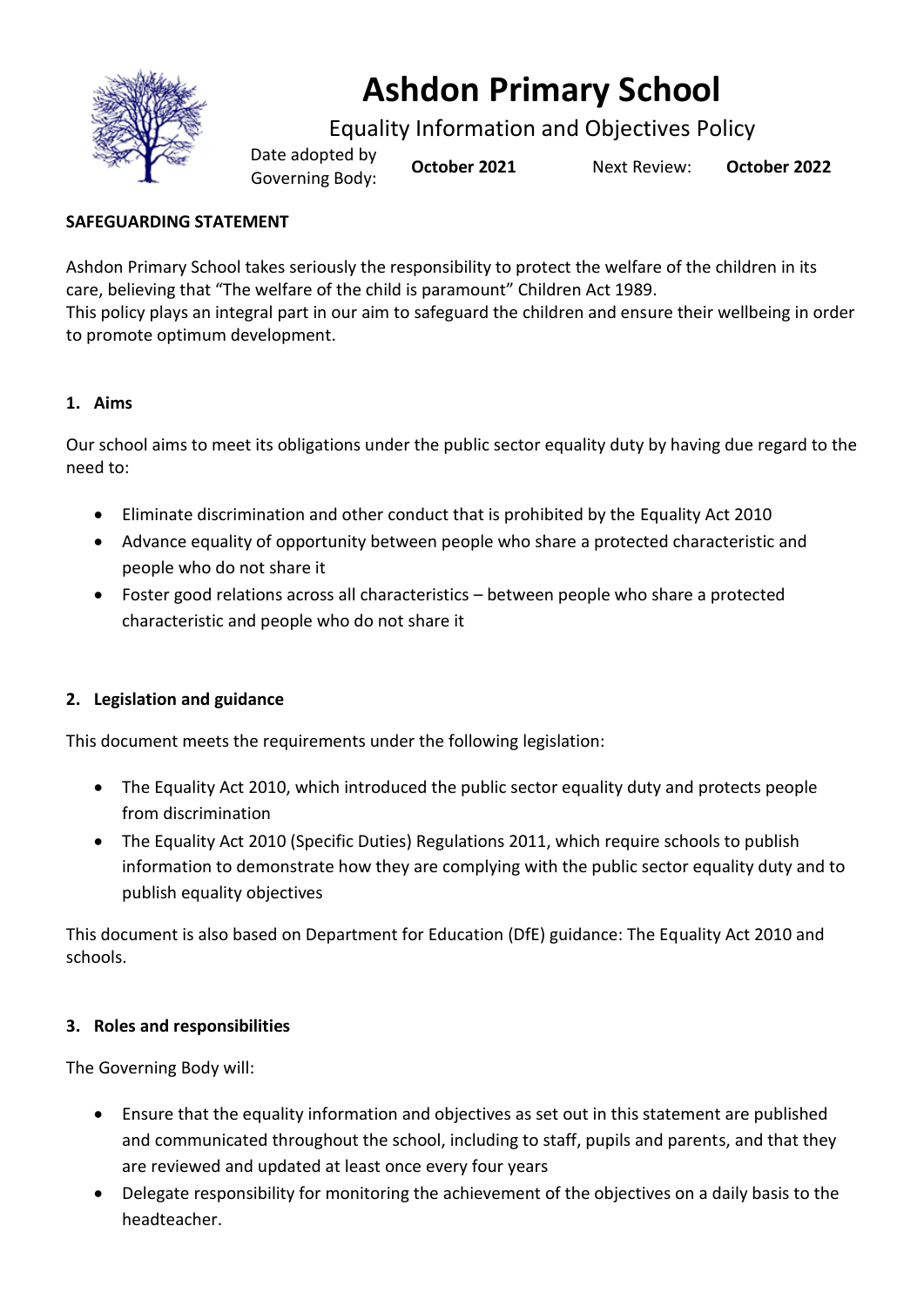The equality link governor is Margaret Hartley. They will:

- Meet with the designated member of staff for equality every 4 months, and other relevant staff members, to discuss any issues and how these are being addressed
- Ensure they're familiar with all relevant legislation and the contents of this document
- Attend appropriate equality and diversity training
- Report back to the full governing board regarding any issues

The headteacher will:

- Promote knowledge and understanding of the equality objectives amongst staff and pupils
- Monitor success in achieving the objectives and report back to governors

The designated member of staff for equality is Simon Rance. He will:

- Support the headteacher in promoting knowledge and understanding of the equality objectives amongst staff and pupils
- Meet with the equality link governor every 4 months to raise and discuss any issues
- Support the headteacher in identifying any staff training needs, and deliver training as necessary

All school staff are expected to have regard to this document and to work to achieve the objectives as set out in section 8.

#### **4. Eliminating discrimination**

The school is aware of its obligations under the Equality Act 2010 and complies with non-discrimination provisions. Where relevant, our policies include reference to the importance of avoiding discrimination and other prohibited conduct.

Staff and governors are regularly reminded of their responsibilities under the Equality Act, for example during meetings. Where this has been discussed during a meeting it is recorded in the meeting minutes.

The school has a designated member of staff for monitoring equality issues, and an equality link governor. They regularly liaise regarding any issues and make senior leaders and governors aware of these as appropriate.

#### **5. Advancing equality of opportunity**

As set out in the DfE guidance on the Equality Act, the school aims to advance equality of opportunity by:

- Removing or minimising disadvantages suffered by people which are connected to a particular characteristic they have (e.g. pupils with disabilities, or gay pupils who are being subjected to homophobic bullying)
- Taking steps to meet the particular needs of people who have a particular characteristic
- Encouraging people who have a particular characteristic to participate fully in any activities (e.g. encouraging all pupils to be involved in a range of extra-curricular clubs)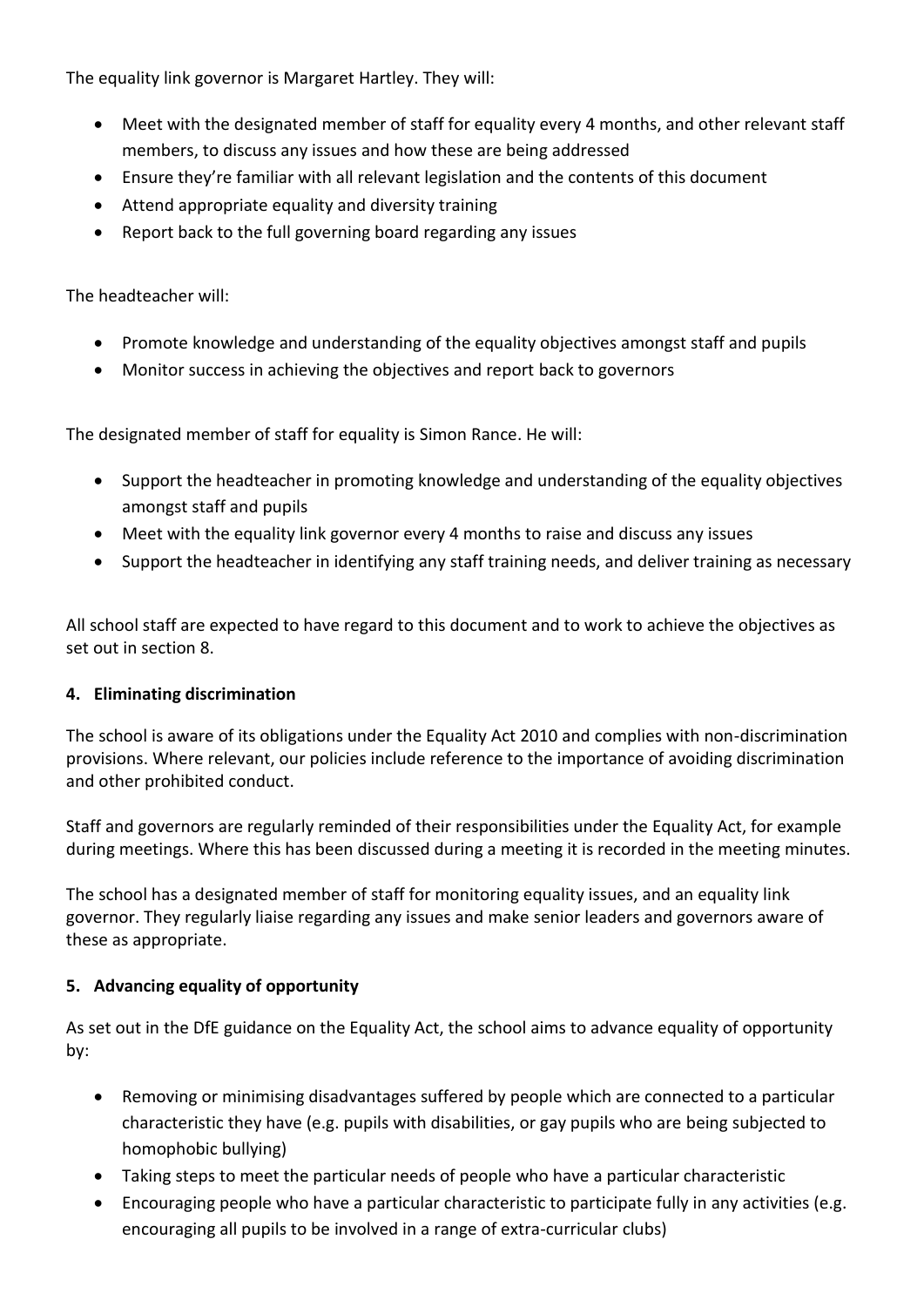In fulfilling this aspect of the duty, the school will:

- Publish attainment data each academic year showing how pupils with different characteristics are performing (where this can be published without identifying individual pupils)
- Analyse the above data to determine strengths and areas for improvement, implement actions in response and publish this information
- Make evidence available identifying improvements for specific groups (e.g. declines in incidents of homophobic or transphobic bullying)

## **6. Fostering good relations**

The school aims to foster good relations between those who share a protected characteristic and those who do not share it by:

- Promoting tolerance, friendship and understanding of a range of religions and cultures through different aspects of our curriculum. This includes teaching in RE, RSHE (Relationship, Sex & Health Education), but also activities in other curriculum areas. For example, as part of teaching and learning in English/reading, pupils will be introduced to literature from a range of cultures
- Holding collective worship dealing with relevant issues. Pupils will be encouraged to take a lead in such collective worships and we will also invite external speakers to contribute
- Working with our local community. This includes inviting leaders of local faith groups to speak at collective worships, and organising school trips and activities based around the local community.

## **7. Equality considerations in decision-making**

The school ensures it has due regard to equality considerations whenever significant decisions are made.

The school always considers the impact of significant decisions on particular groups. For example, when a school trip or activity is being planned, the school considers whether the trip:

- Cuts across any religious holidays
- Is accessible to pupils with disabilities
- Has equivalent facilities for boys and girls

#### **8. Equality objectives – 2021-2024**

**Objective 1:** *To improve knowledge, skills and attitudes to enable pupils to appreciate and value difference and diversity, by:*

- *Promoting equality with regard to race, gender, disability, religion and ethnicity in our school*
- *curriculum.*
- *Promoting equality with regard to race, gender, disability, religion and ethnicity in our assemblies,*
- *making links to our core values of fellowship, courage and creativity.*
- *Monitoring and evaluating pupils' attitudes and knowledge around diversity and equality.*